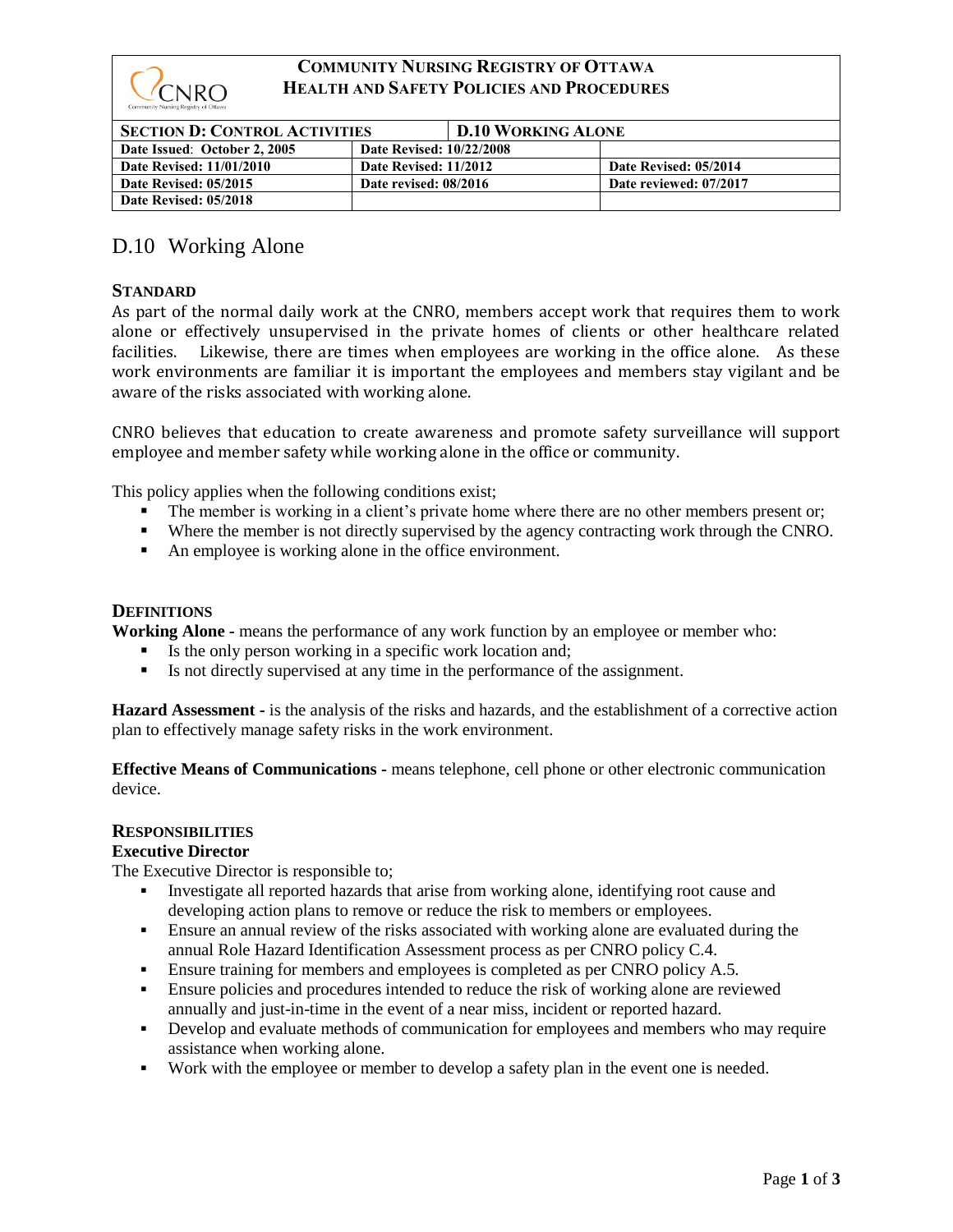

# **COMMUNITY NURSING REGISTRY OF OTTAWA HEALTH AND SAFETY POLICIES AND PROCEDURES**

| <b>SECTION D: CONTROL ACTIVITIES</b> |                                 | <b>D.10 WORKING ALONE</b> |                        |
|--------------------------------------|---------------------------------|---------------------------|------------------------|
| Date Issued: October 2, 2005         | <b>Date Revised: 10/22/2008</b> |                           |                        |
| <b>Date Revised: 11/01/2010</b>      | Date Revised: 11/2012           |                           | Date Revised: 05/2014  |
| <b>Date Revised: 05/2015</b>         | Date revised: 08/2016           |                           | Date reviewed: 07/2017 |
| Date Revised: 05/2018                |                                 |                           |                        |

**•** In collaboration with the RN coordinators, facilitate or support the member by working with clients/families to reduce the impact of hazards identified through Client Intake process and the Hazard Identification process (CNRO policy C.3)

## **The RN Coordinator will:**

- Obtain as much information as possible about the client home, the work environment and the working conditions as possible during the Client Intake process.
- Identify any risks associated with working alone, and work with the client to resolve or reduce the risk and provide the information to the members prior to initiating the work assignment.
- Follow-up with the member following their first visit to determine if the situation in the home is as presented on intake and modify safety plans and mitigation strategies as necessary.
- Document as per the procedure below
- Follow up with members to evaluate any plans or interventions developed and report to the Executive Director.

## **Members will:**

- Participate in training as per CNRO policy A.5
- Report hazards as per CNRO policy C.3.
- Provide updates as requested on the working conditions when working alone.
- Participate in the development of plans to mitigate risk issues.
- Notify the coordinator of any safety concerns.
- Contact the on-call coordinator if there are any concerns regarding entrance into the client home, location of the client home before entering the home.
- Maintain regular communication with the office/Nursing Coordinators.
- Follow safe work practices outlined in the procedure section of the policy.
- **•** Check-in with the RN Coordinator at the beginning and end of their first shift with a new client using email to confirm they are safe.

## **Employees will:**

- Participate in training as per CNRO policy A.5
- Report hazards as per CNRO policy C.3.
- Know and understand their role in maintaining member safety

## **PROCEDURE**

## **Intake and Initial Planning**

- Assess for the following during the client intake procedure
	- o Remote location
	- o Parking access
	- o Entrance access
	- o Stairs (internal/external)
	- o Lighting (internal/external)
	- o Pets
	- o Patient assistive devices and equipment
- Provide the client information regarding any remediation required.